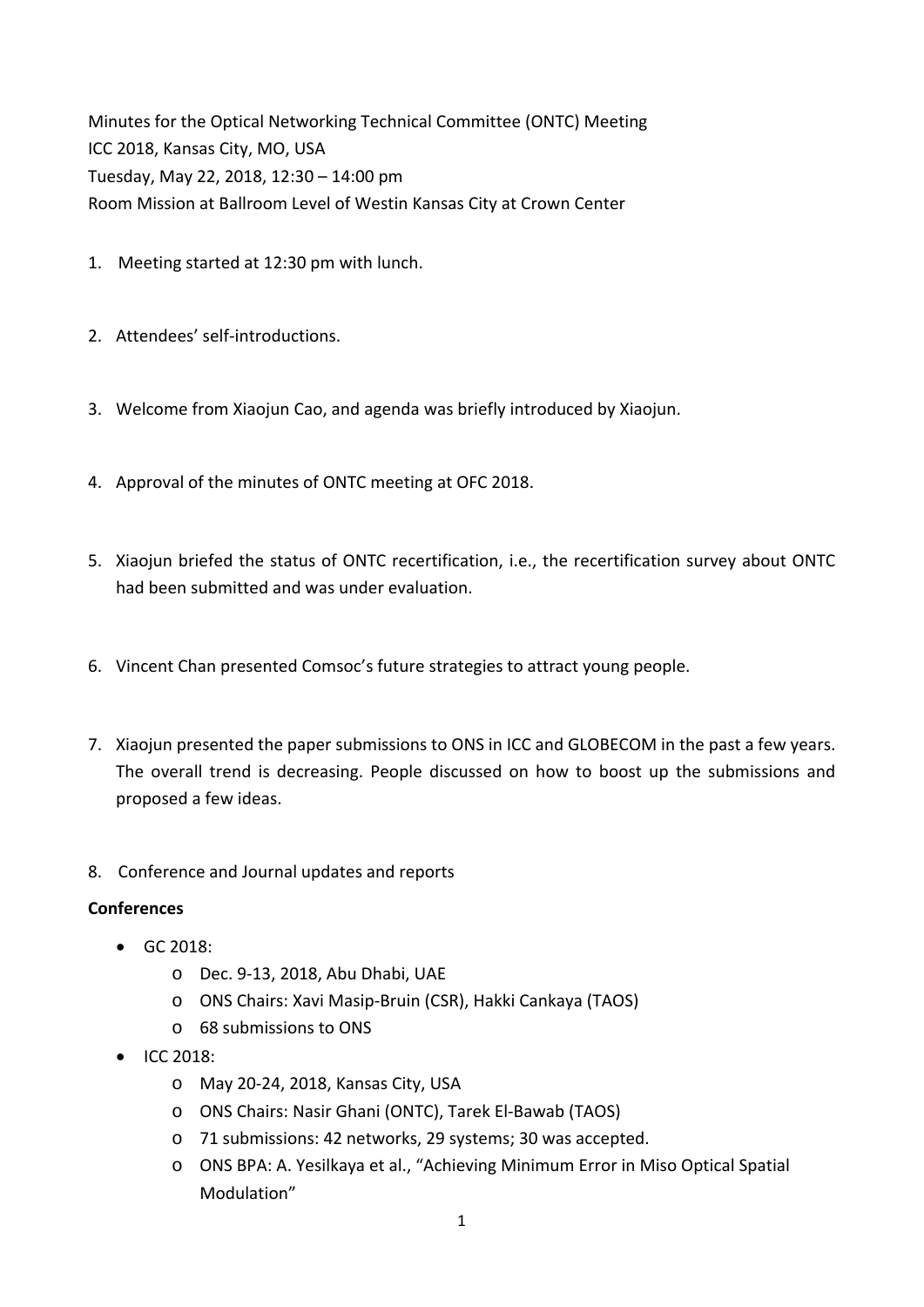- ICC 2019, Shanghai, China
	- o ONS Chairs: Matt Cao (ONTC), Scott Fowler (CSR)
- GC 2019, Big Island, Hawaii
	- o ONS Chairs: Nominations submitted
- ICC 2020, Dublin, Ireland
- GC 2020, Taipei, Taiwan
- ICC 2021, Montreal, Canada
- OECC/PS, July 2‐16, 2018, Jeju, Korea
- ICACT 2018, Aug. 12-15, 2018, Sweden
- PSC- Photonics in Switching and Computing, Sep.19 21, 2018, Cyprus
- NETWORKS, Sep. 10‐12, 2018, Cartagena
- ECOC, Sep. 23-27, 2018, Rome, Italy
- ACP, Oct. 26-29, 2018, Hangzhou, China
- IEEE ANTS, Dec. 16‐19, 2018, Indore, India
- HPSR May 26-29, 2019, Xi'An China
	- o the week of ICC'19 (May 20‐24)

## **Journals**

- Journal of Optical Communications and Networking (JOCN)
	- o Presented by Jane Simmons (the EiC)
	- o JOCN will give its 2018 Charles Kao Best Paper Award to D. Chitimalla, K. Kondepu, L. Valcarenghi, M. Tornatore, and B. Mukherjee, "5G Fronthaul–Latency and Jitter Studies of CPRI Over Ethernet," J. Opt. Commun. Netw., Vol. 9, No. 2, pp. 172‐182, Feb. 2017.
	- o JOCN will publish three special issues: 2018/07 Optical DC, 2018/08, GC 2017 invited papers, and 2018/09‐10 Machine learning in optical networking
- Optical Communications Series (OCS) in IEEE Communications Magazine (ComMag)
	- o Presented by Zuqing Zhu, one of the series editors
	- o ComMag is reorganizing all of its series and OCS will soon become Optical Communications and Networking Series (OCNS)
	- o Two series published in the February and August issues of ComMag each year
	- o No submission deadline, authors can submit when their manuscripts are ready
- 9. ONTC Award in 2017
	- a) Outstanding Technical Achievement Award:
		- i. To recognize members of ONTC who have done outstanding technical work in the broad field of optical communications and networks, and have achieved a high degree of visibility in the field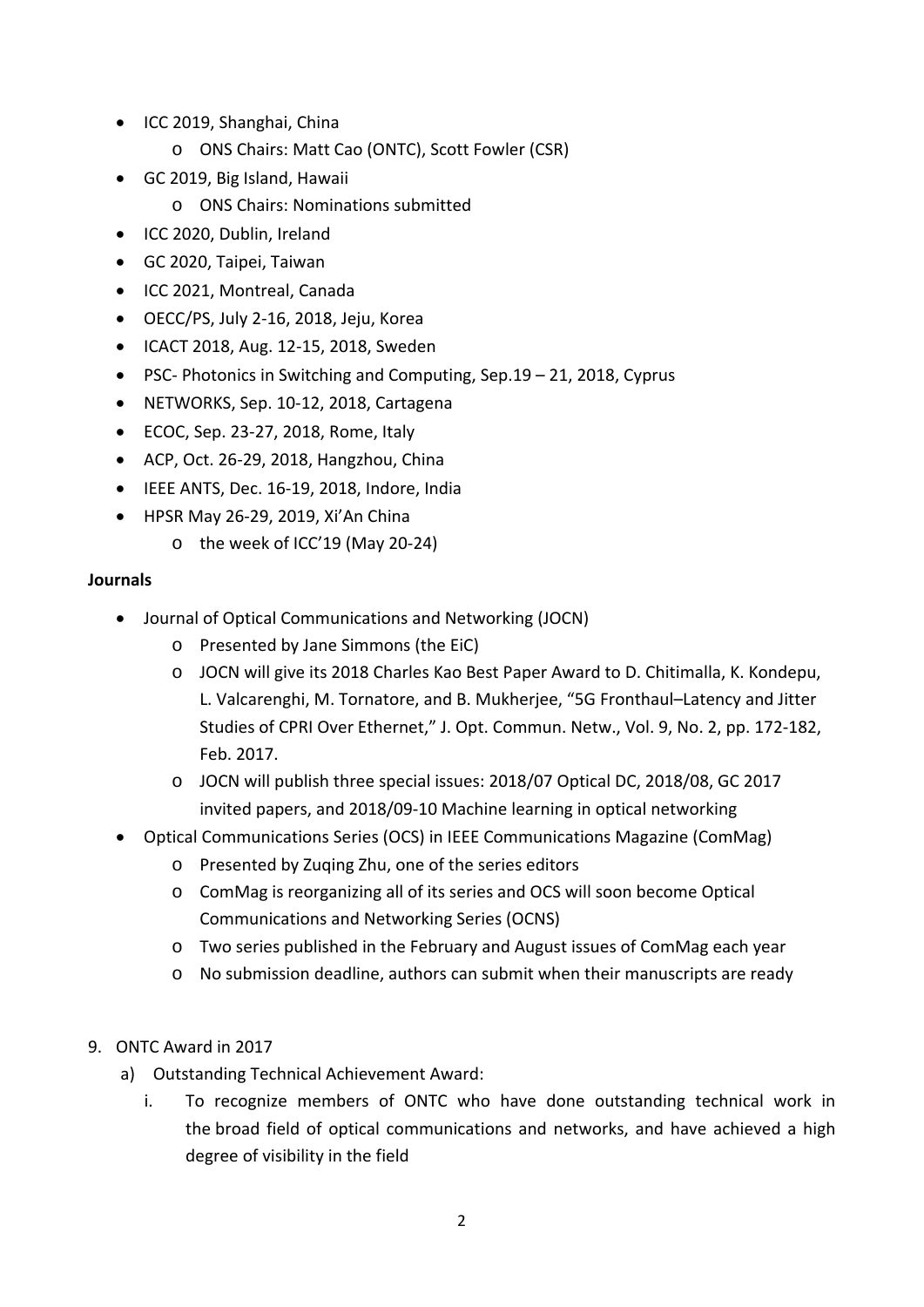- ii. Prof. Ken-ichi Sato, Nagoya University, "For Contributions to Photonic Systems and Transport Networks"
- b) Outstanding Service Award:
	- i. To recognize members of ONTC who have a distinguished record of service to the ONTC, providing exceptional leadership within ONTC, and promoting the ONTC activities and interests in the broader community
	- ii. Dr. Dominic Schupke, Airbus Group, "For Key Efforts in Industry Outreach"
- 10. Other Best Paper Award (BPA)
	- a) Y. Wu, M. Tornatore, Y. Zhao, and B. Mukherjee, "TDM EPON Fronthaul Upstream Capacity Improvement Via Traffic Classification and Sifting," in Proc. of GC 2017, receives the BPA from TAOS' Award for Best Paper in ONS.
- 11. Call for Nominations:
	- a) ONTC Awards presented annually at GLOBECOM:
		- i. Technical Achievement
		- ii. Outstanding Service
	- b) ONS Chairs for future GLOBECOM/ICC Conferences
	- c) ComSoc Distinguished Lecturers (DLs)
		- i. Nomination deadline: September 30, 2018
	- d) IEEE Fellows
		- i. ONTC endorsement (Deadline March 1)
- 12. Other business

## **Attendance list**

| <b>Name</b>             | <b>Affiliation</b>                   | <b>Email</b>             |
|-------------------------|--------------------------------------|--------------------------|
| Zuging Zhu              | University of Science and            | zqzhu@ieee.org           |
|                         | <b>Technology of China</b>           |                          |
| <b>Byrav Ramamurthy</b> | University of Nebraska-Lincoln       | byrav@cse.unl.edu        |
| Yusuke Hirota           | <b>NICT</b>                          | hirota.yusuke@nict.go.jp |
| Lin Zhang               | Sun Yat-sen University               | isszl@mail.sysu.edu.cn   |
| Jie Duan                | Chongqing University of Posts and    | duanjie@cqupt.edu.cn     |
|                         | Telecommunications                   |                          |
| yuanni liu              | Chongqing University of Posts and    | liuyn@cqupt.edu.cn       |
|                         | Telecommunications                   |                          |
| Gustavo Figueiredo      | Federal University of Bahia - Brazil | gustavobf@ufba.br        |
| Sabidur Rahman          | University of California, Davis      | krahman@ucdavis.edu      |
| Tarek El-Bawab          | Jackson State University             | telbawab@ieee.org        |